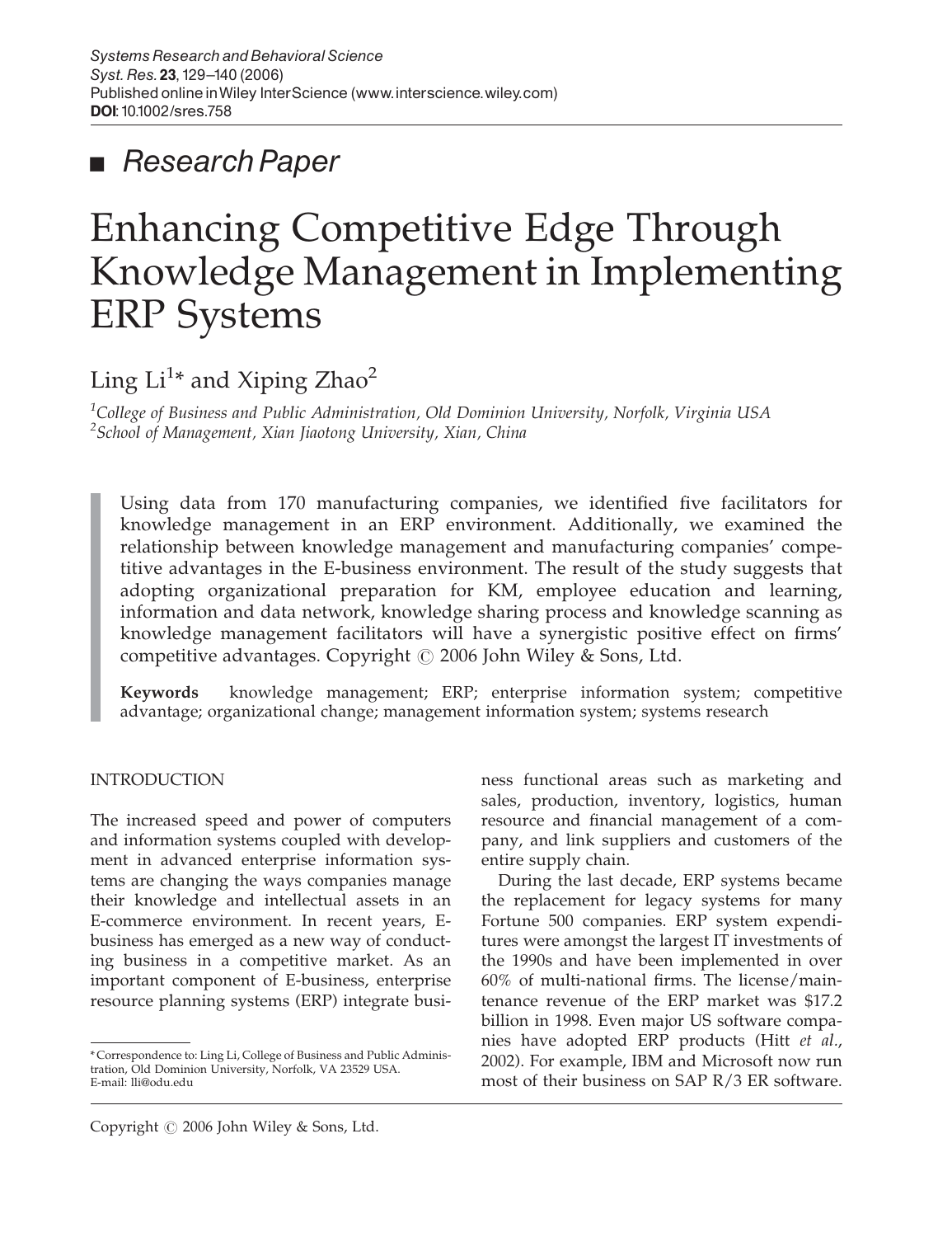Recently, ERP is becoming popular in the small and medium enterprise market segment due to the importance of Customer Relation Management (CRM), supply chain management (SCM), and business to customer commerce in the business environment. Unless an organization's entire operation is integrated under an enterprise information system, little information will be available to run such initiatives as CRM or SCM.

ERP implementation is closely related to knowledge management. Although technology by itself is not knowledge management, but knowledge management is often facilitated by human who uses technology (Li and Xu, 2002). An ERP system stores a company's data, processes its information, and embeds its knowledge. Such knowledge may reside in company's ERP software such as explicit transaction knowledge; some knowledge such as process knowledge is embedded in the way the activities are conducted and other knowledge may be recorded in process manuals on a regular basis. Yet, other knowledge may embed in the heads of individuals who work directly with the ERP systems themselves (Van Stijn and Wensley, 2001).

In the framework of systems research, the knowledge dimension encompasses specialized knowledge from the disciplines and professions (Warfield, 1989). In general, there is no universal definition of knowledge management. Schultze and Leidner (2002) suggest that knowledge management is to generate, represent, store, transfer, apply, embed, and protect organizational knowledge. We may also think of knowledge management in a broad sense and consider knowledge management (KM) as the process through which organizations generate value from their intellectual and knowledge-based assets (Santosus and Surmacz, 2005). Knowledge management is, therefore, to generate value from knowledge-based assets embedded in individual employees and company's enterprise information systems, to enhance a company's competitive edge and devise best practices.

To date, there is not much research investigates the effect of knowledge management and ERP systems on company's competitive advantages (Wang et al., 2005). Hence, this study is to examine the role of knowledge management on manufacturing company's competitiveness after enterprise resource systems are implemented. The study presents findings about facilitators of knowledge management in 170 US manufacturing firms that have adopted and implemented ERP systems. Two research questions that we feel particularly important are (i) what are the factors that facilitate knowledge management in implementing ERP systems? And (ii) is there an association between knowledge management and company's competitive advantages in Ebusiness environment? The study intends to contribute to the body of knowledge about tacit knowledge management in ERP implementation in several ways.

This paper is organized as follows. Section two provides literature and hypotheses. Section three discusses research methodology. Analysis and discussions are presented in Section Four. Finally, conclusions and limitations are included in Section Five.

#### BACKGROUND

Implementing ERP systems leads to close communication and tighter integration of business processes which enhance organizational effectiveness and competitiveness. Using ERP systems, manufacturing companies are able to integrate business processes, organization functional units and assimilate information flow. This integration creates new knowledge that enables companies to timely obtain new market insights, quickly adjust to market changes, and rapidly respond to customer requirements. Equipped with the right KM mechanism, ERP systems also enable companies to better extend their business processes beyond the organizational boundary to include customers, suppliers, and trading partners. That is the power of knowledge management in implementing ERP system (Black, 1999).

To our knowledge there is little empirical research that explicitly integrates knowledge management, ERP implementation, and their effects on manufacturing companies' competitive performance. The purpose of this study is

Copyright © 2006 John Wiley & Sons, Ltd. Syst. Res. 23, 129-140 (2006) 39st. Res. 23, 129-140 (2006)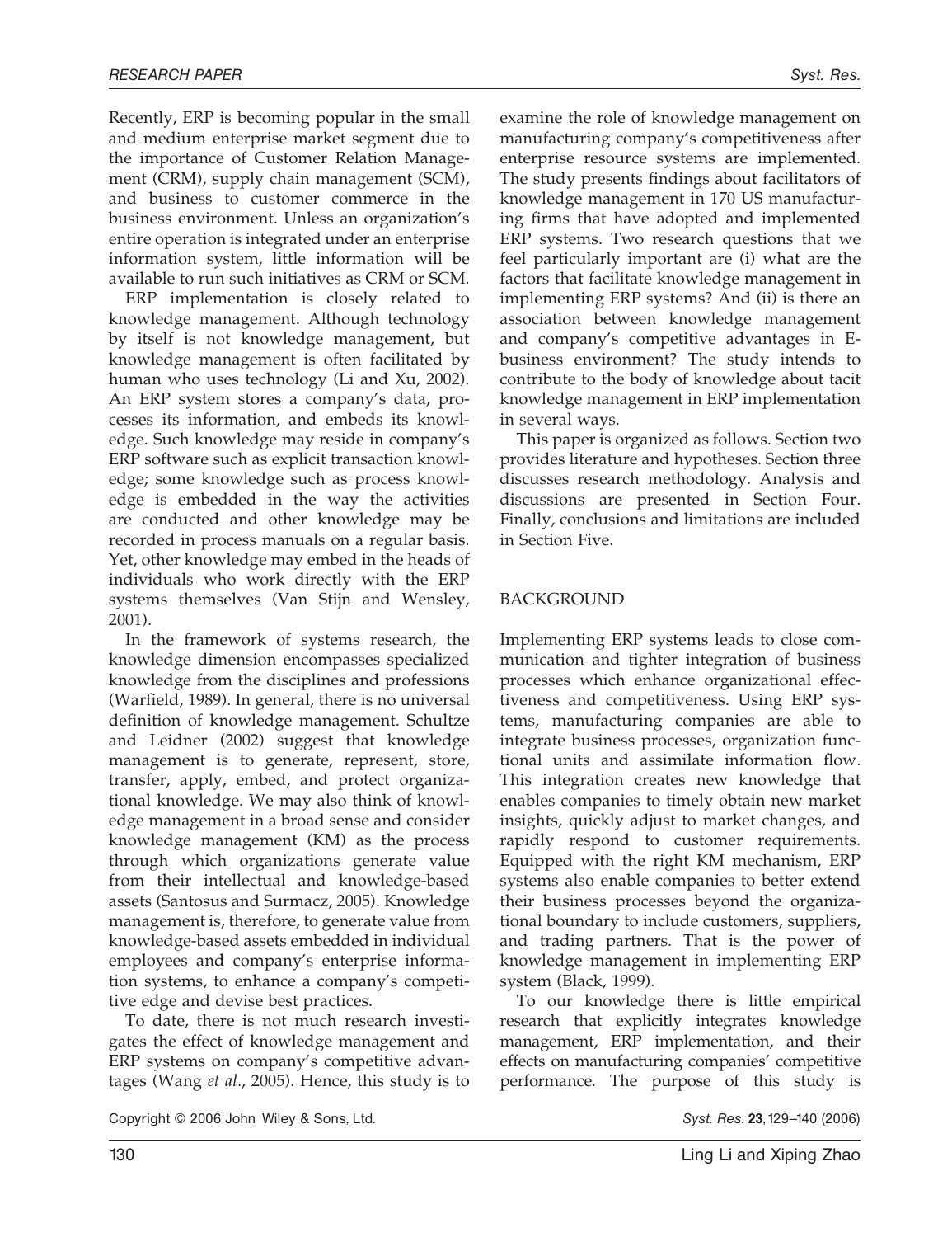

Figure 1. Knowledge management and competitive advantages

to address this gap in the literature by investigating ERP implementation issues related to knowledge management mechanisms, and their effects on competitive priorities.

The conceptual research model is shown in Figure 1. The model is based on an extensive review of the literature and direct discussions with numerous practicing managers. The model has two dimensions reflecting the two research questions introduced in Section One. The first dimension includes the knowledge management mechanisms; and the second dimension explores the effects of knowledge management and ERP systems on company's competitive advantages.

#### Organizational Preparation for KM

Today, knowledge becomes embedded not only in documents but also in organizational routines, processes, practices, norms, and employees' mind. Knowledge is the fact or condition of knowing something with familiarity gained through experience or association (Merriam Webster's Collegiate Dictionary, 1996). According to Devenport and Prusak, 'knowledge is a fluid mix of framed experience, values, contextual information and expert insight that provides a framework for evaluating and incorporating new experiences and information. It originates and is applied in the minds of knowers' (Devenport and Prusak, 1998). Flattened intra organizational networks improve knowledge transfer and organizational learning capabilities (Tu et al., 2005). Therefore, effective knowledge management involves organizational preparation such as moving from vertical organization to flattened network organization, adopting an organizational culture of shared vision and values, and changing from sharp line boundaries to blurred boundaries.

#### Employee Education and Learning

Knowledge management is in general supported by the design of a learning-oriented organizational system (Hall et al., 2003). This system must encourage interactivity between organizational members. On the practitioner's side, integrating the application of ERP systems and improving the staff member's knowledge and skill to use ERP has become a critical issue. In the 1990s, many major teaching hospitals embarked on integrated delivery networks (IDN) and adopted new integrated information systems. The idea of IDN is to provide a continuum service from primary health care to the most complicated cases. This project died due to lack of training and employee learning. Hospital managers and nursing staffs were unable to use the integrated database systems or were unwilling to adapt to the new processes required by IDN. This example suggests that without providing employee learning and training, organizations may not achieve the expected results when they adopt ERP systems (Hayes et al., 2005). Towards this end, the theoretical upshot is the notion of creating a learning environment that is critical to effectively managing new processes, routines and norms that are associated with ERP implementation and to amplify knowledge management.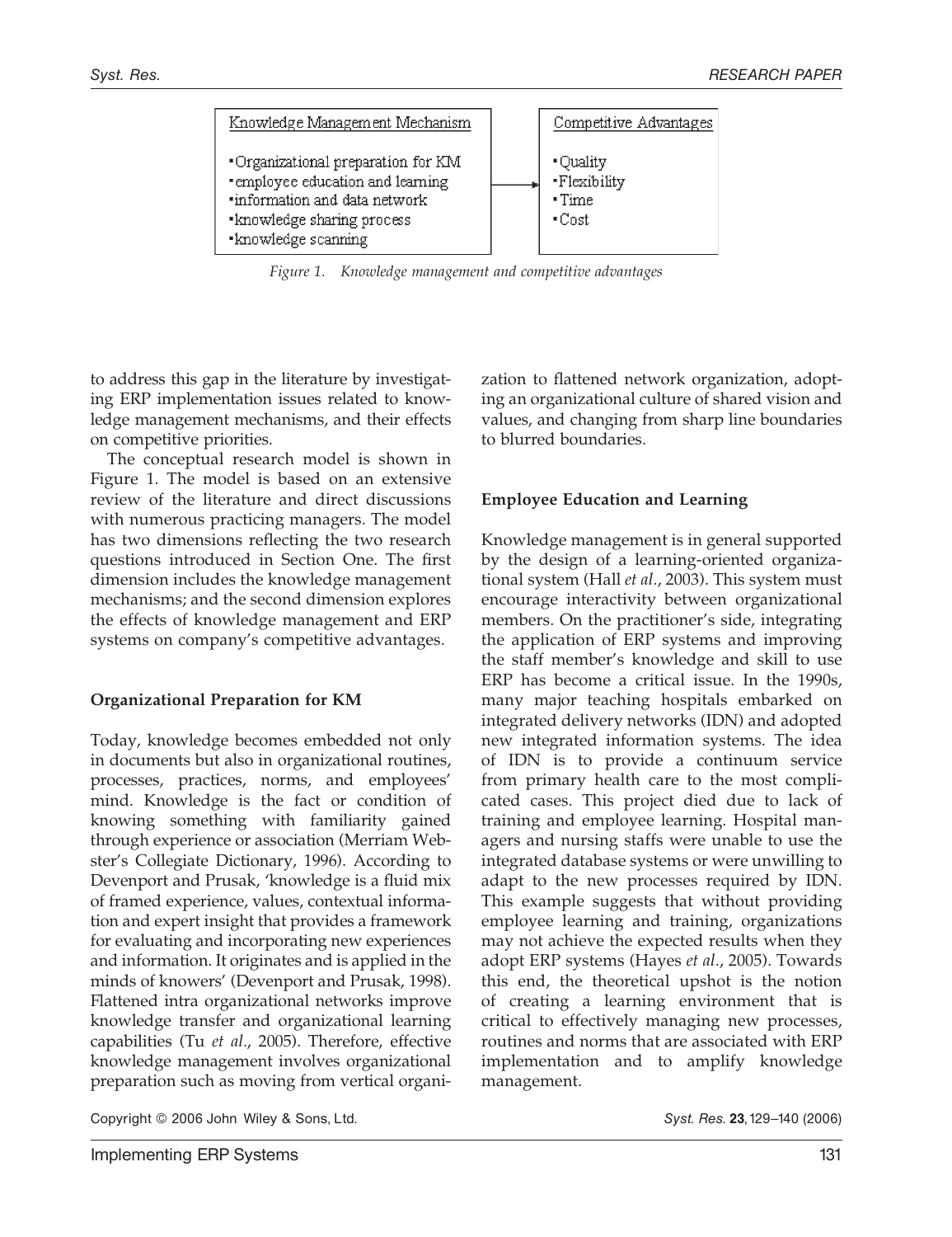#### Information and Data Network

Information and data network is important to an organization because a knowledge management system must be able to store and retrieve knowledge in a dynamic organizational memory environment while facilitating organizational learning (Hall et al., 2003). ERP implementation requires functional integration because ERP system nurtures an environment where all functional units work together to achieve organizational objectives (www.sap.com). An information and data network provides a communication scope and strengthens structural connection that brings flows of information and knowledge to different organizational units. This network facilitates effective communication that binds the organization units and is essential for increasing competitive advantages (Tu et al., 2005). For example, in developing an employee evaluation plan, an HR professional can access a broad range of workforce-related data to support accurate planning, facilitate simulated planning scenarios, and monitor actual performance relevant to the plan.

#### Knowledge Sharing Process

An effective information and data network lays a foundation for organization knowledge sharing. Knowledge sharing process is the atmosphere within the organization that defines accepted communication behaviour, which may facilitate or hinder the communication processes (Tu et al., 2005). A growing body of literature suggests that a supportive knowledge sharing process can greatly improve employees' ability to learn and manage knowledge (Hall et al., 2003).

Knowledge sharing process provides analysis tools for operational and analytical reports that are shared by various functional areas of a company. An effective knowledge sharing process can help employees to analyse cause-andeffect chains and optimize enterprisewide processes to help increase customer's and shareholder's value. For example, a purchasing manager can apply his knowledge and experience to analyze the distribution statistics

needed for supply chain inventory measurements and capture the day-to-day information/ data stored in an ERP system.

## Knowledge Scanning

ERP systems are able to store, discover, and retrieve large volume of useful data and information. However, sometime there is too much data and information that managers feel it is difficult to figure out meaningful patterns. Knowledge scanning can help to discover useful information and transcend it to knowledge. Knowledge scanning is a KM mechanism that enables firms to identify and capture relevant external and internal knowledge (Tu et al., 2005). Many business activities such as market tracking, benchmarking, and technology assessments may be involved in this process. Data warehouse and data mining tools are useful methods to assist knowledge scanning (Li and Xu, 2001; Li et al., 2003). Data mining is a process of knowledge discovery in a warehouse of databases. It extracts previously unknown knowledge or patterns on demand, leadtime, production, sales etc. Data mining is an especially useful tool to profile customers. Some people refer to this as 'one-toone' marketing. Very soon, data mining will be a requirement of supply chain management rather than a competitive advantage.

Not all information is valuable. Therefore, it is up to individual companies to determine what information qualifies as intellectual and knowledge-based assets. In general, intellectual and knowledge-based assets are either explicit or tacit. Explicit knowledge consists of assets that can be documented, such as brand names, patents, and customer lists. The concept of tacit knowledge, or the know-how contained in people's heads, is much hard to define. The challenge inherent with tacit knowledge is figuring out how to recognize, generate, share and manage it (Santosus and Surmacz, 2005). Knowledge scanning could improve a firm's ability to understand and exploit elicit and tacit knowledge and resources.

Knowledge management is to scan a large volume of data and information a company

Copyright © 2006 John Wiley & Sons, Ltd. Syst. Res. 23, 129-140 (2006) Syst. Res. 23, 129-140 (2006)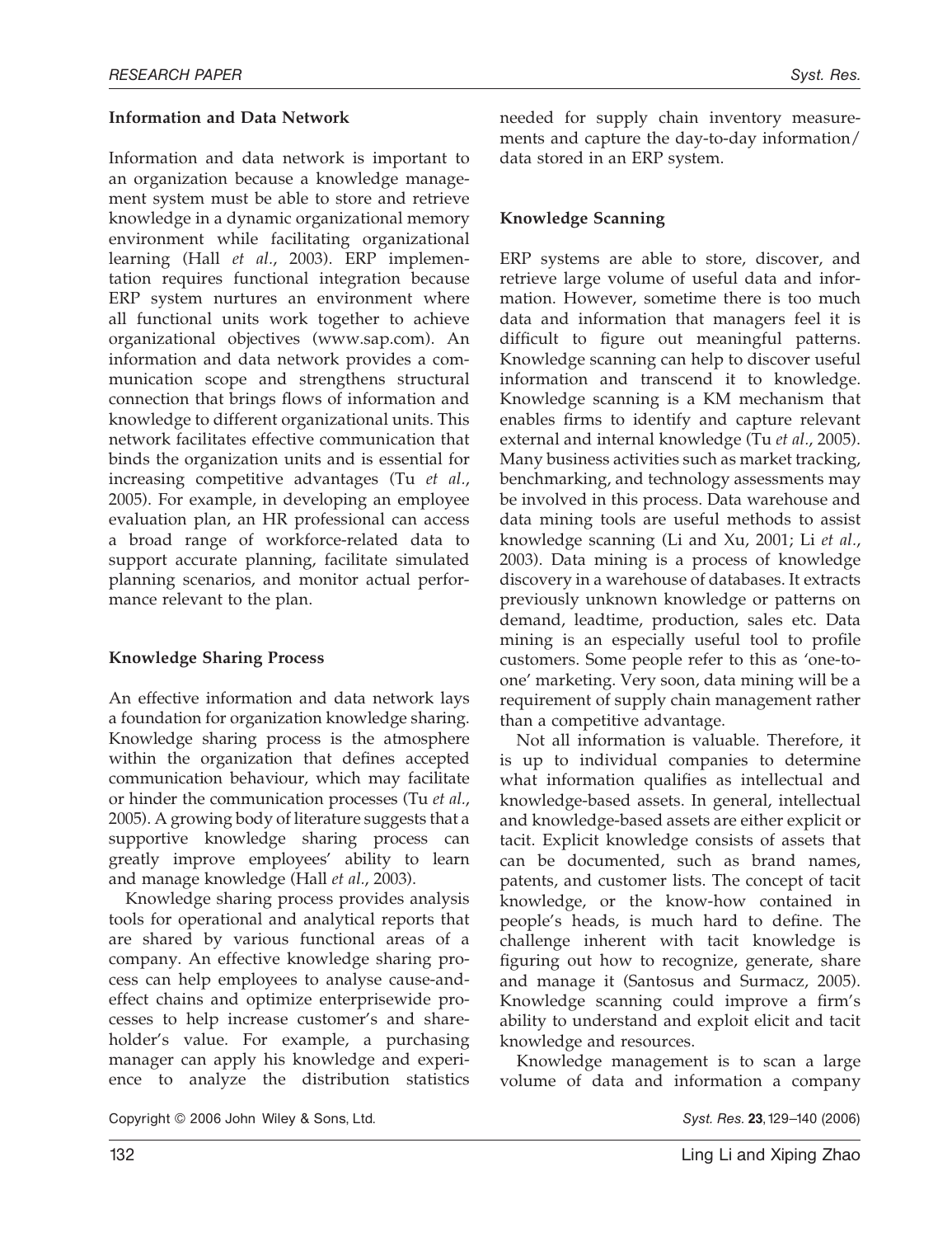collects with the assistance of IT network and communication process. ERP systems transact, store, and retrieve data and information. These activities enhance knowledge management. Based on the discussion on knowledge management mechanism in an ERP environment, the following hypothesis is proposed.

Hypothesis 1. Organizational preparation for KM, employee training and learning, effective information and data network, knowledge sharing process, and knowledge scanning have an effect on enhancing knowledge management in an enterprise resource planning environment.

#### Competitive Advantages

The major theme of manufacturing competitive edge is the manufacturers' choice of emphasis among key tasks (Hill, 1994; Krajewski et al., 1996; Hayes et al., 2005). These competitive edges include cost efficiency, high quality, time, and product/process flexibility.

#### Cost

Competing in the market place on the basis of cost efficiency requires striving for low cost production. In order to keep manufacturing costs competitive, managers must address materials, labour, overhead and other costs. Material cost has long been the focus of cost reduction in manufacturing companies. Therefore, material and purchasing related activities are considered as the indicators of the cost capability. Controlling labour, material and production cost variations are all important factors of the cost efficiency construct (Li, 2000).

#### Quality

Quality has been identified as a manufacturer's capability to compete in the world market (Hill, 1994; Krajewski et al., 1996) since quality is an effective mechanism to attract and retain customers. Quality means superior features and tight tolerance of the product. Quality determinants usually include product design quality, manufacturing production quality, employee's technical skill through learning and training, and reliable and dependable product performance. Quality can be used to increase productivity, to catch up with the market competition, and to maintain dependable product performance. Quality is often considered a part of other competitive edges such as low cost or time-based operations because these competitive dimensions benefit from higher quality.

#### Time

Using time as a competitive advantage is to focus on the reduction of time needed to complete various business activities to satisfy customer needs. In recent years, manufacturing companies have achieved time reduction in various areas. For example, delivery capability is a time issue. Delivery is usually defined in a number of aspects of an organization's operations. One is how quickly a product or service is delivered to a customer. Another is how reliably the products or services are developed and brought to the market. The third is the rate at which improvements in products and process are made (Krajewski et al., 1996; Li, 2000). Many companies seek to maintain or increase their customer base by focusing on the competitive priorities of new product development speed, inventory turnover cycle time and rapid and dependable deliveries. Time management can contribute to cost reduction and productivity increase. With time-based competition managers need to carefully identify the steps and time needed to deliver a product or service, and analyze the trade-off between time and cost, and between time and quality (Li, 2000).

#### Flexibility

Flexibility is the ability to respond to changes. Flexibility is the ability to accommodate the unique needs of each customer which typically implies that the production operating system must be flexible to handle specific customer needs and changes in design. Flexible manufacturing is a strategic approach to manufacturing for competitive advantages that focuses on the use of flexibility to respond to customer requirements and market changes. Process flexibility includes quick equipment changeover, production planning and scheduling. Product flexibility

Copyright © 2006 John Wiley & Sons, Ltd. Syst. Res. 23,129-140 (2006) 39st. Res. 23,129-140 (2006)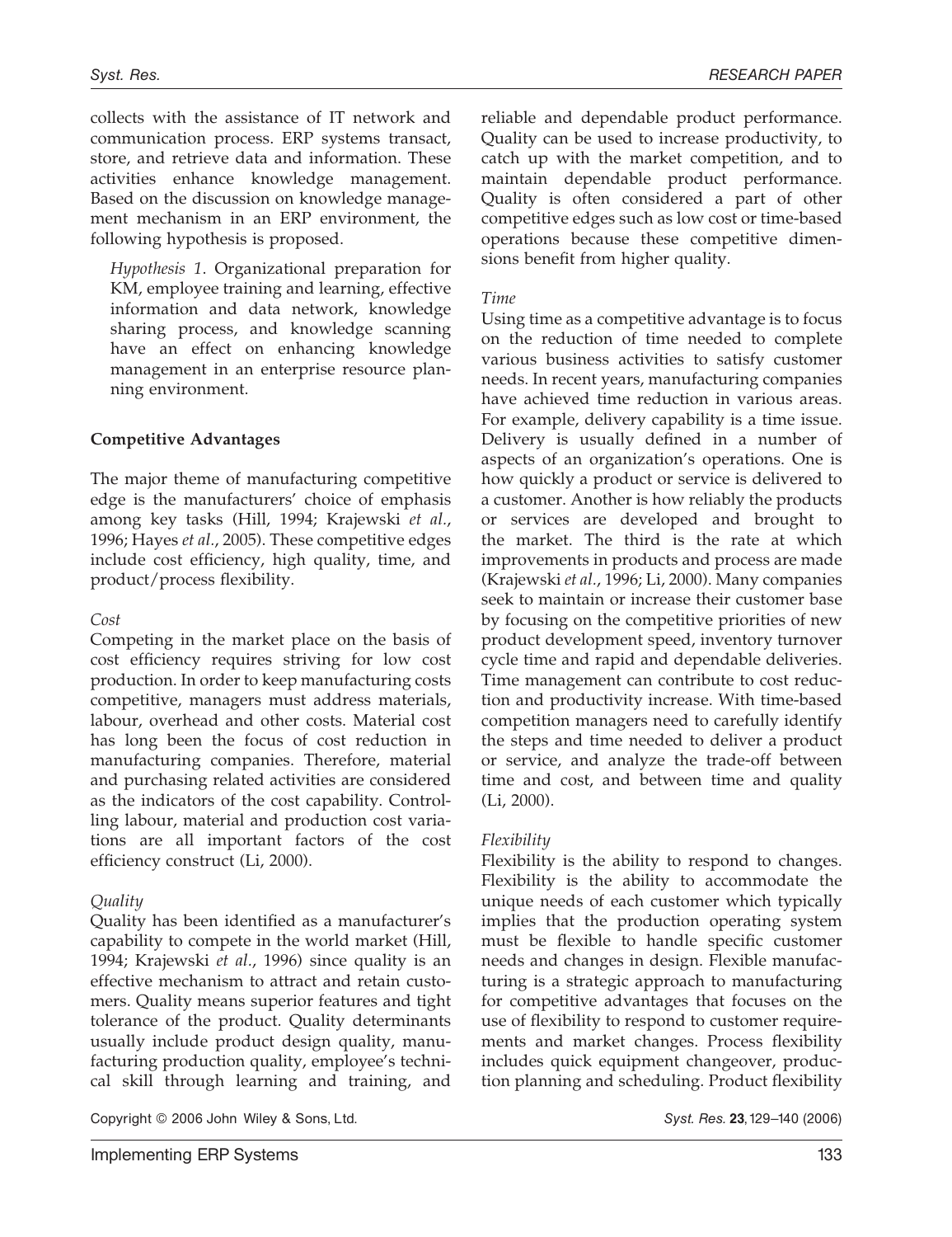reflects in the ability to increase and/or decrease product mix, volume and product design. Usually, product mix flexibility is measured by the frequency of occurrence of product mix changes. Volume flexibility is, on the other hand, to accelerate or decelerate the rate of production quickly to handle large fluctuations in demand (Li, 2000).

Given the relationship above, the second hypothesis is proposed.

Hypothesis 2. Knowledge management in ERP environment contributes to companies' competitive advantages.

Hypothesis 2a. Knowledge management contributes to companies' low cost capability.

Hypothesis 2b. Knowledge management contributes to companies' high quality capability.

Hypothesis 2c. Knowledge management contributes to companies' flexibility capability.

Hypothesis 2d. Knowledge management contributes to companies' time capability.

# RESERCH METHODOLOGY

## Data

The survey reported here was mailed to a group of 2000 APICS members employed within manufacturing firms in the US. We chose to sample APICS members because they have the required knowledge and expertise of firm level ERP implementation. Two hundred and ten responses were received. The effective response rate is 10.5%. In the follow-up process, the most often cited reasons for not responding to the survey were that companies had not implemented ERP systems yet, do not participate in surveys, and the address has changed.

One hundred and seventy responses were used for this study. Forty cases were dropped due to some incomplete responses. The sample included large corporations and large divisions within corporations.

Copyright © 2006 John Wiley & Sons, Ltd. Syst. Res. 23, 129-140 (2006) 39st. Res. 23, 129-140 (2006)

#### Research Instrument

The primary research instrument for this study is a questionnaire designed to collect data from US manufacturing firms on knowledge management in ERP environment. The survey items used in measuring the model are listed in Table 1. Sevenpoint Likert scales are used to collect data. The questions on knowledge management have response categories ranging from no evidence (1) to fully implemented (7). The content of these questions is consistent with some empirical studies on knowledge management and ERP implementation (Devenport, 1998; Van Stijn et al., 2001; Hall et al., 2003; Tu et al., 2005).

The performance constructs have theoretical and empirical support. The most commonly cited competitive priorities in the production management literature are low cost, high quality, flexibility, and time (Krajewsky et al., 2004; Hayes et al., 2005). Indicators for competitive advantages are based on published production and operation management literature focusing on quality performance, product flexibility, process flexibility, cost control, and time-based competition, etc. The performance items are measured on a 7-point Likert scale, ranging from significantly lower (1) to significantly higher (7) as compared to their pre-implementation performance.

# Analysis

The analysis phase includes two parts. First, the results from descriptive statistics were analysed to illustrate the factors that constitute knowledge management mechanisms. Then, the relationships between KM and competitive advantages were tested using correlation and regression analysis. In general, regression analysis relates a factor or factors to a specific outcome. For each competitive advantage factor, the technique of least-squares was used to estimate the simple regression coefficient  $(b_i)$ . The least square technique was also applied to estimate the multiple regression coefficients  $(b_i)$ . The regression coefficient  $(b_i)$  represents the expected change in the competitive advantage indicator associated with one-unit change in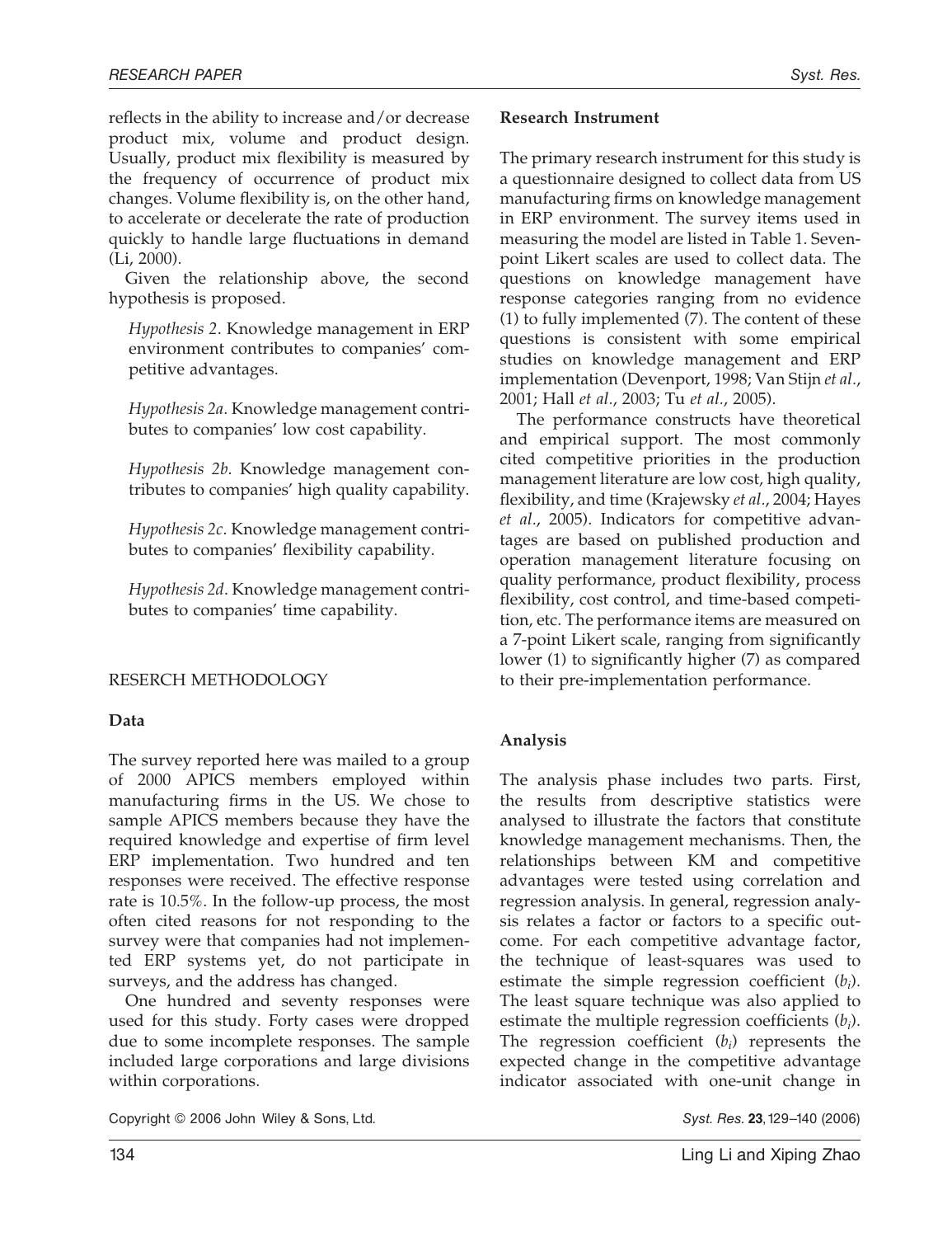| Item            | Description                                                                                                        | Mean | SD             |
|-----------------|--------------------------------------------------------------------------------------------------------------------|------|----------------|
| OC <sub>3</sub> | Have become a customer-focused organization                                                                        | 4.83 | 1.36           |
| ID2             | Have implemented completely reliable information networks and<br>communication systems (software, hardware, etc.)  | 4.45 | 1.52           |
| EL <sub>2</sub> | Business leaders committed to the principle of lifelong learning                                                   | 4.37 | 1.66           |
| OC <sub>5</sub> | Have adopted an organizational culture with shared vision, values, and goals                                       | 4.28 | 1.52           |
| OC <sub>1</sub> | Have flattened the organizational hierarchy                                                                        | 4.13 | 1.54           |
| ID <sub>3</sub> | Have developed and implemented procedures that ensure standardization of<br>information in all business operations | 4.1  | 1.45           |
| ID4             | Have developed business policies and procedures to ensure complete<br>data integrity?                              | 4.06 | 1.41           |
| OC <sub>2</sub> | Have successfully moved to a team-based organization                                                               | 4.05 | 1.56           |
| OC <sub>4</sub> | Have become a truly global organization                                                                            | 4.03 | 1.75           |
| KN4             | Have institutionalized the process of continuous and rapid<br>operational improvement                              | 3.97 | 2.56           |
| EL4             | Have driven out fear of adopting a new system                                                                      | 3.92 | 1.5            |
| KN <sub>2</sub> | Have developed a truly flexible work force and process capability                                                  | 3.9  | 1.42           |
| EL1             | Have fully educated personnel in enterprise-wide thinking                                                          | 3.84 | 1.42           |
| ID1             | Have adopted the principles of integrated supply chain management                                                  | 3.81 | 1.43           |
| KN3             | Have a formal process for identifying and resolving process constraints                                            | 3.71 | 1.65           |
| EL3             | Prepared our people to operate in a paperless environment                                                          | 3.51 | 1.43           |
| EL5             | Have educated all our business leaders in integrated resource management                                           | 3.45 | 1.47           |
| KS1             | Supports data warehousing                                                                                          | 3.45 | $\overline{2}$ |
| KS3             | Provides decision support tools for analysis of reports                                                            | 3.31 | 1.83           |
| KS <sub>2</sub> | Supports data mining                                                                                               | 3.18 | 1.97           |
| KN1             | Can demonstrate total companywide process capability performance<br>of six sigma or better                         | 2.79 | 1.47           |

| Table 1. |  |  |  | Rank order of knowledge management items |  |
|----------|--|--|--|------------------------------------------|--|
|----------|--|--|--|------------------------------------------|--|

the ith independent variable, i.e. knowledge management facilitators.

Reliability for five knowledge management and four competitive advantage scales are range from 0.776 to 0.901 (Table 2). All meet the general reliability acceptable level of 0.6.

#### RESULTS AND DISCUSSION

#### Knowledge Management Facilitations

The facilitators for knowledge management are described in five areas. The means and rank orders for the importance ratings of the 21 knowledge management items are given in Table 1. There was a considerable degree of consensus in the sample concerning the importance of the top five items in the five knowledge management items. This suggests that manufacturing companies tend to implement better on items viewed as most important.

Top three out of the twenty-one most important items for knowledge management are in the areas of organization preparation for knowledge management, information network and communication systems, and employee education and learning (Table 1). The mean for becoming a customer-focused company is 4.83 out of the maximum value of seven and the mean for reliable information network and communication systems that include hardware and software is 4.45 and the mean for commitment to life long learning is 4.37. These results indicate that the purpose of knowledge management is to be a better customer-focused organization. The

Copyright © 2006 John Wiley & Sons, Ltd. Syst. Res. 23,129-140 (2006) Syst. Res. 23,129-140 (2006)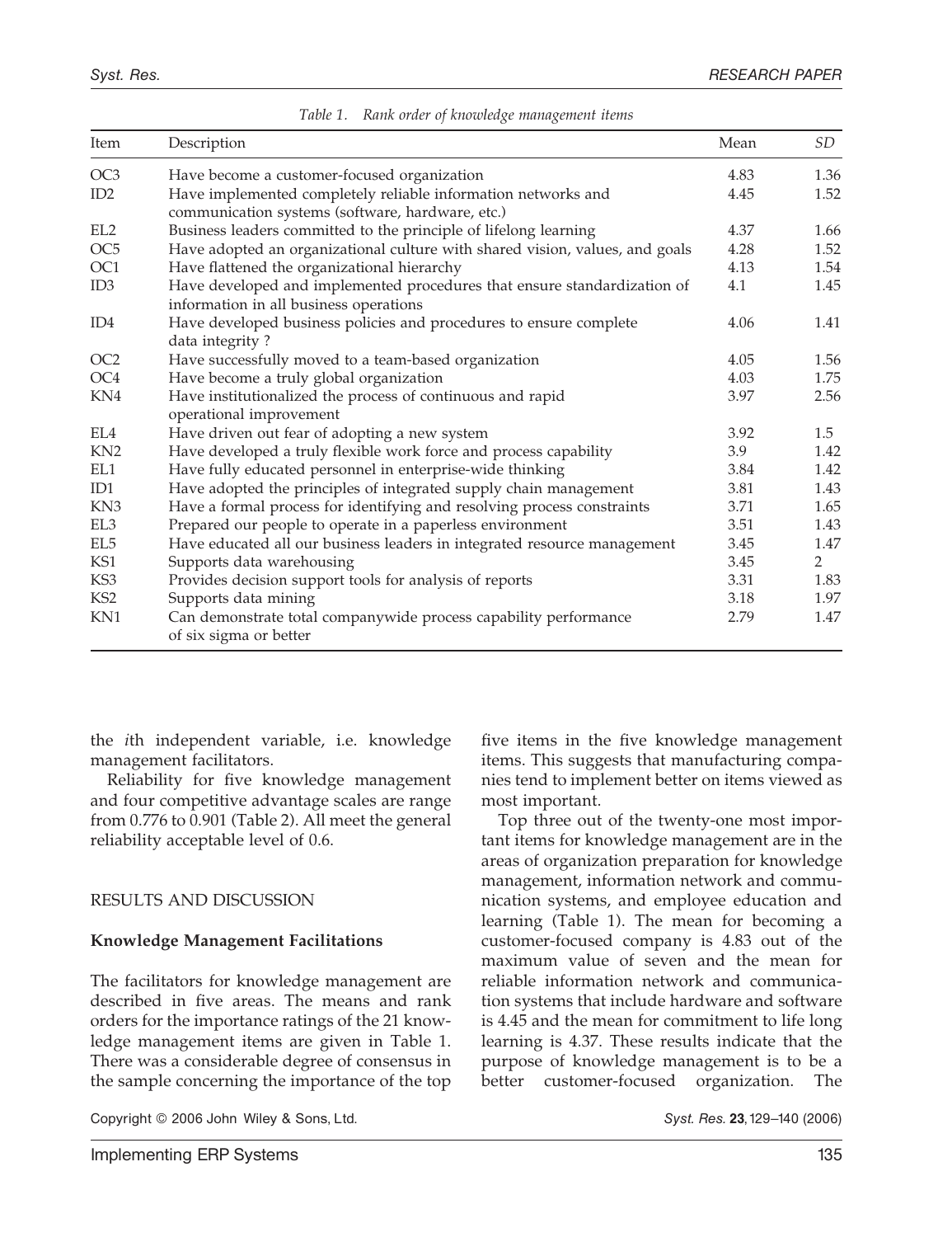| Item            | Question                                                                | Mean | SD    | Alpha |
|-----------------|-------------------------------------------------------------------------|------|-------|-------|
|                 | Organizational preparation for KM $(X_1)$                               |      |       | 0.776 |
| OC <sub>1</sub> | Have flattened the organizational hierarchy                             | 4.13 | 1.54  |       |
| OC2             | Have successfully moved to a team-based organization                    | 4.05 | 1.56  |       |
| OC <sub>3</sub> | Have become a customer-focused organization                             | 4.83 | 1.36  |       |
| OC <sub>4</sub> | Have become a truly global organization                                 | 4.03 | 1.75  |       |
| OC <sub>5</sub> | Have adopted an organizational culture with shared vision,              | 4.28 | 1.52  |       |
|                 | values, and goals                                                       |      |       |       |
|                 | Employee education and learning $(X_2)$                                 |      |       | 0.830 |
| EL1             | Have fully educated personnel in enterprise-wide thinking               | 3.84 | 1.42  |       |
| EL <sub>2</sub> | Business leaders committed to the principle of lifelong learning        | 4.37 | 1.66  |       |
| EL3             | Prepared our people to operate in a paperless environment               | 3.51 | 1.43  |       |
| EL4             | Have driven out fear of adopting a new system                           | 3.92 | 1.50  |       |
| EL <sub>5</sub> | Have educated all our business leaders in integrated                    | 3.45 | 1.47  |       |
|                 | resource management                                                     |      |       |       |
|                 | Informatin and data network $(X_3)$                                     |      |       | 0.852 |
| ID1             | Have adopted the principles of integrated supply chain management       | 3.81 | 1.43  |       |
| ID2             | Have implemented completely reliable information networks and           | 4.45 | 1.52  |       |
|                 | communication systems (software, hardware, etc.)                        |      |       |       |
| ID <sub>3</sub> | Have developed and implemented procedures that ensure                   | 4.10 | 1.45  |       |
|                 | standardization of information in all business operations               |      |       |       |
| ID <sub>4</sub> | Have developed business policies & procedures to ensure                 | 4.06 | 1.41  |       |
|                 | complete data integrity?                                                |      |       |       |
|                 | Knowledge sharing process $(X_4)$                                       |      |       | 0.840 |
| KN1             | Can demonstrate total companywide process capability performance        | 2.79 | 1.47  |       |
|                 | of six sigma or better                                                  |      |       |       |
| KN <sub>2</sub> | Have developed a truly flexible work force and process capability       | 3.90 | 1.42  |       |
| KN <sub>3</sub> | Have a formal process for identifying and resolving process constraints | 3.71 | 1.65  |       |
| KN4             | Have institutionalized the process of continuous & rapid                | 3.97 | 2.56  |       |
|                 | operational improvement                                                 |      |       |       |
|                 | Knowledge scanning $(X_5)$                                              |      |       | 0.865 |
| KS1             | Supports data warehousing                                               | 3.45 | 2.00  |       |
| KS <sub>2</sub> | Supports data mining                                                    | 3.18 | 1.97  |       |
| KS3             | Provides decision support tools for analysis of reports                 | 3.31 | 1.83  |       |
| Quality $(Y_1)$ |                                                                         |      | 0.890 |       |
| QU1             | Quality performance                                                     | 4.32 | 1.09  |       |
| QU <sub>2</sub> | Product quality control                                                 | 4.44 | 1.14  |       |
| QU <sub>3</sub> | Experienced/trained personnel                                           | 4.44 | 1.22  |       |
| QU4             | Dependability performance                                               | 4.56 | 1.18  |       |
| Flex $(Y_2)$    |                                                                         |      | 0.901 |       |
| FX1             | Flexibility in product packaging sizes                                  | 3.85 | 1.23  |       |
| FX <sub>2</sub> | Flexibility in product variety                                          | 3.98 | 1.18  |       |
| FX3             | Innovation in manufacturing processes                                   | 4.13 | 1.26  |       |
| FX4             | Innovation in products or services                                      | 4.03 | 1.17  |       |
| Time $(Y_3)$    |                                                                         |      | 0.895 |       |
| TM1             | New product introduction pace                                           | 4.01 | 1.26  |       |
| TM2             | Timeliness of shop floor performance information                        | 4.42 | 1.31  |       |
| TM3             | Rapid delivery speed                                                    | 4.60 | 1.24  |       |
| TM4             | Dependable delivery                                                     | 4.61 | 1.24  |       |
| TM5             | Inventory turnover cycle time                                           | 4.72 | 1.22  |       |
|                 |                                                                         |      |       |       |

| Table 2. |  |  |  | Knowledge management and competitive advantage constructs |  |  |
|----------|--|--|--|-----------------------------------------------------------|--|--|
|----------|--|--|--|-----------------------------------------------------------|--|--|

Copyright © 2006 John Wiley & Sons, Ltd. Syst. Res. 23,129-140 (2006)

**Continues**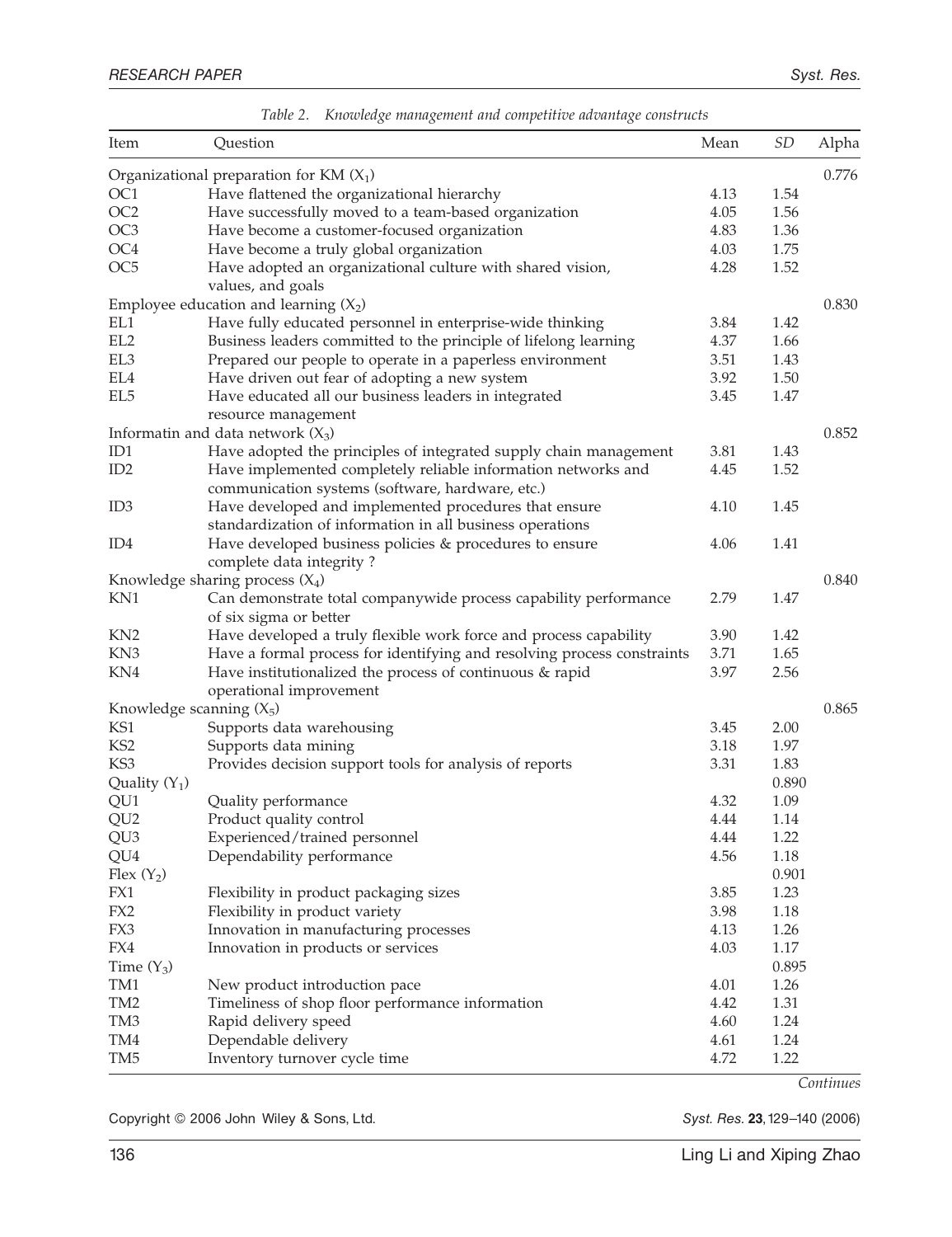|                 | -------------           |      |       |       |
|-----------------|-------------------------|------|-------|-------|
| Item            | Ouestion                | Mean | SD    | Alpha |
| $Cost(Y_4)$     |                         |      | 0.845 |       |
| CT <sub>1</sub> | Financial performance   | 4.37 | 1.18  |       |
| C <sub>T2</sub> | Purchase cost variance  | 4.02 | 1.23  |       |
| CT <sub>3</sub> | Job order cost variance | 3.76 | 1.26  |       |
| CT <sub>4</sub> | Cost of activities      | 3.99 | 1.12  |       |

Table 2. Continued

mechanisms that manufacturing companies have employed to facilitate knowledge management include a complete reliable information network and communication system which is operated by well-educated and knowledgeable employees.

Another two of the five top items are in the organization preparation for knowledge management area: adopting an organization culture of shared vision, value and goals (with a mean of 4.28) and changing moving from hierarchical organization to flattened organization (with a mean of 4.13). Organizational preparation for knowledge management has gained more attention from manufacturers now. ERP systems that can be viewed as a part of the organizational memory store a diverse range of organizational memory contents located at other memory media, such as organizational processes, structure and culture (Van Stijn et al., 2001). Therefore, manufacturing companies that focus on organizational adaptation in terms of process, structure, and culture are able to adjust to ERP environment and managing the knowledge of how their business functions. The results of our study indicate that organization preparation for knowledge management helps to shape and reinforce behaviour prescriptions in the organization.

The three least emphasized competence items were in knowledge scanning and process areas: provide decision support tools (with a mean of 3.31); data mining (with a mean of 3.18) and six sigma process capability (with a mean of 2.79). A possible reason for a low rating of these three items is that these elements are new business applications and manufacturing companies do not have enough time and experience to implement these practices.

We hypothesized that organizational preparation for KM, employee training and learning, effective information and data network, knowledge sharing process, and knowledge scanning have an effect on enhancing knowledge management in an enterprise resource planning environment (H1). The result of the study indicates that manufacturing companies have put a lot of emphasis on these factors which facilitate knowledge management in ERP environment.

## Correlation of Knowledge Management and Competitive Edges

The association between knowledge management and competitive advantages are tested using regression analysis. The multiple regression analysis used five independent variables. They are organizational preparation for KM, employee education and learning, information and data network, knowledge sharing process and knowledge scanning. The four competitive advantage variables (quality, flexibility, time and cost) are dependent variables. The model was run four times with each competitive advantage variable as the dependent variable at a time. The results of regression analysis are given in Table 3, which lists the model  $R^2$ , the intercept, the model  $p$ -value, the parameters (betas) for the independent variables. The multiple regression models with dependent variables, quality, flexibility, time and cost, are all significant at  $p < 0.01$ .

We hypothesized that knowledge management in ERP environment contributes to companies' competitive advantages (H2). The result

Copyright © 2006 John Wiley & Sons, Ltd. Syst. Res. 23,129-140 (2006) Syst. Res. 23,129-140 (2006)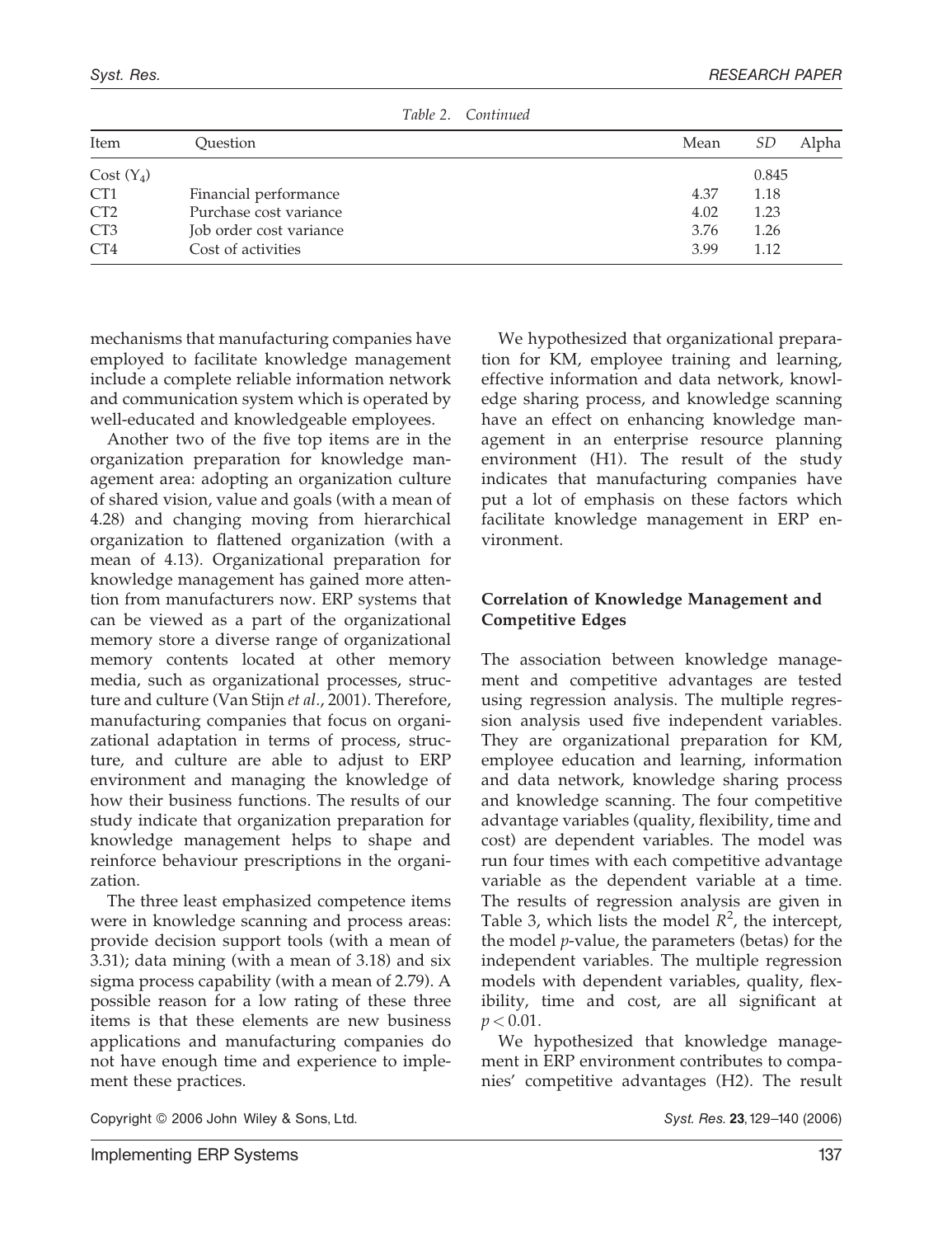|                                                                       |                                                      | Table 3.                                             | Regression analysis          |                              |                                          |                              |                                    |
|-----------------------------------------------------------------------|------------------------------------------------------|------------------------------------------------------|------------------------------|------------------------------|------------------------------------------|------------------------------|------------------------------------|
| $\beta$ for $X_i$                                                     |                                                      |                                                      |                              |                              |                                          |                              |                                    |
| Dependent variable                                                    | Model $R^2$                                          | Intercept                                            | $X_1$                        | $X_{2}$                      | $X_{3}$                                  | $\chi_{_A}$                  | $X_5$                              |
| Quality $(Y_1)$<br>Flexibility $(Y_2)$<br>Time $(Y_3)$<br>$Cost(Y_4)$ | $0.198***$<br>$0.133***$<br>$0.165***$<br>$0.103***$ | $13.59***$<br>$12.51***$<br>$16.72***$<br>$12.37***$ | 0.06<br>0.13<br>0.19<br>0.12 | 0.08<br>0.03<br>0.12<br>0.02 | $0.22**$<br>$0.24**$<br>0.22<br>$0.22**$ | 0.06<br>0.12<br>0.01<br>0.10 | $0.14*$<br>0.13<br>$0.21*$<br>0.01 |

\*The model is significant at 0.10.

\*\* The model is significant at 0.05.

\*\*\* The model is significant at 0.01.

 $(X_1)$  Organizational preparation for knowledge management.

 $(X_2)$  Employee education and learning  $(X_2)$ .

 $(X_3)$  Information and data network  $(X_3)$ .

 $(X_4)$  Knowledge sharing process  $(X_4)$ .

 $(X_5)$  Knowledge scanning  $(X_5)$ .

shows that quality is positively and significantly affected by both information and data network  $(p < 0.05)$  and knowledge scanning  $(p < 0.1)$ (H2a). Flexibility is significantly associated with information and data network ( $p < 0.05$ ) (H2b). Time is significantly related to knowledge scanning  $(p < 0.1)$  (H2c) and cost is significantly associated with information and data network  $(p < 0.05)$  (H2d). It seems to us that information and data network is the mechanism that contributes most to quality, flexibility, and cost. Data scanning, on the other hand, contributes to the time-based competitive advantage.

In summary, the two hypotheses have been supported by the results of the statistical analysis. Examining the four regression models of KM and competitive advantages as a set, a couple of conclusions can tentatively be drawn. First, all five knowledge management scales organizational preparation for KM, employee education and learning, information and data network, knowledge sharing process and knowledge scanning—have played significant roles in enhancing competitive advantages in terms of quality, flexibility, time, and cost. Second, information and data network has appeared to be the most critical mechanism that facilitates knowledge management which contributes to better quality, flexibility, time and cost performance in today's E-business environment.

#### DISCUSSION

In the E-business age, manufacturing organizations are seeking to furnish their end users, partners, and customers with corporate data knowledge. This endeavour has been supported by applying knowledge management in an ERP environment. Equally important has been a central information and data network that allows management to control, secure, and guarantee the quality of the information it allows users to see. The results of our study show that an effective knowledge management system must be equipped with an information and data network that is able to collect data from many sources, distribute data via the Internet as well as client/server systems. At the same time, a knowledge sharing process should be established to collate the data, offer end users a simplified view of complicated information, and provide various standard reports and analyses on product and production-related information. While the knowledge management system distributes data, reports, and accurate results, it also must capitalize on the ability of people who use ERP systems. Our study shows that being a learning organization and committing to lifelong learning are a new mind-set for knowledge management.

Our results show that some benefits of knowledge management correlate directly to a com-

Copyright © 2006 John Wiley & Sons, Ltd. Syst. Res. 23, 129-140 (2006) Syst. Res. 23, 129-140 (2006)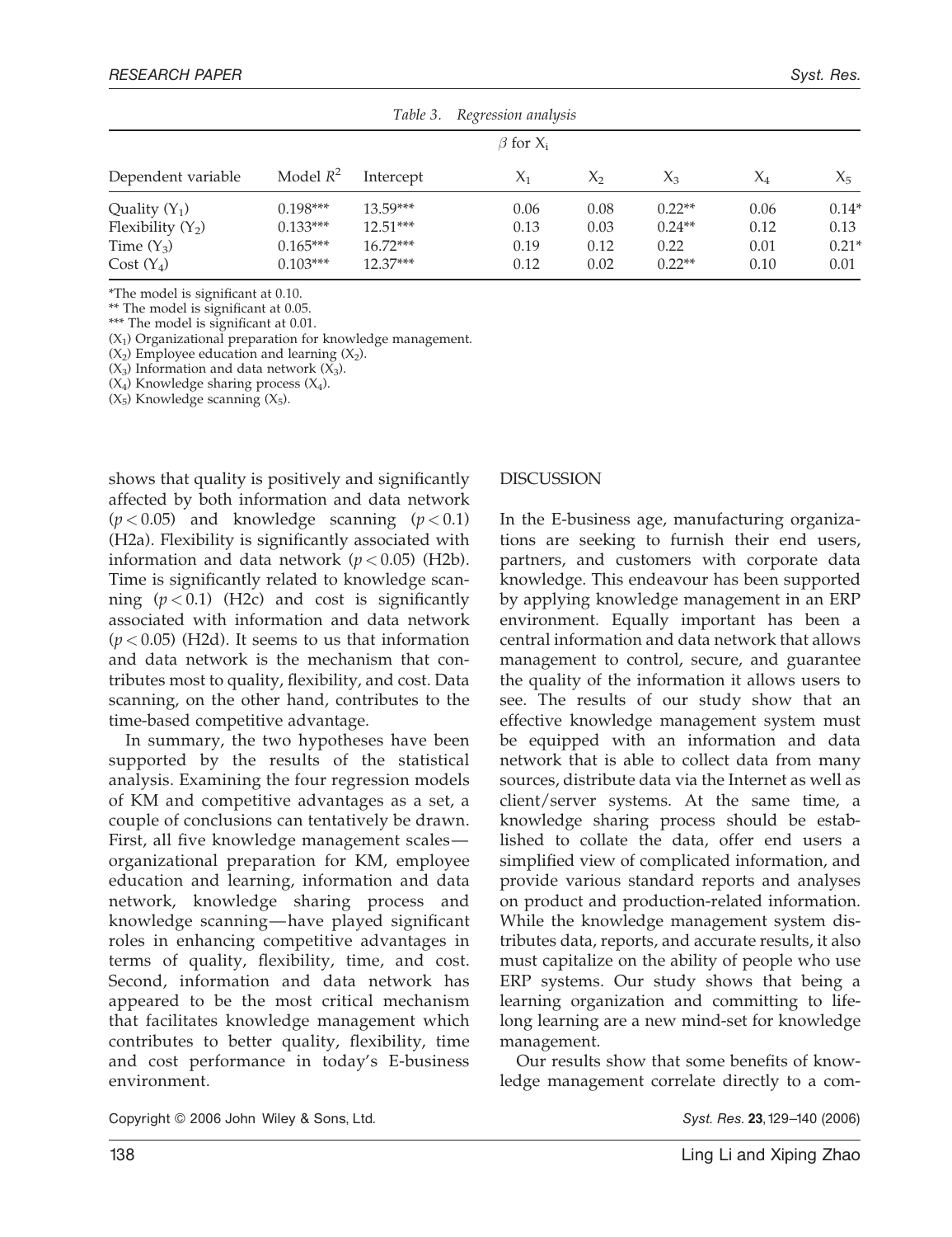pany's competitive edge, such as better financial performance, less variance in purchasing and production costs, while others contribute to better product quantify and manufacturing quality. Using knowledge management mechanisms, users can enhance their time-based competition ability through effectively using data and information collected and stored in ERP systems. Effective knowledge management mechanisms can help a company to improve customer service by streamlining response time, boost revenues by getting products and services to market faster, and streamline operations and reduce costs by eliminating redundant or unnecessary processes. An innovative method to knowledge management could result in improved cost performance, better quality and increased flexibility in practically any business organization.

In today's information-driven economy, companies that are aware of the most leading edge opportunities will ultimately derive the most value from their intellectual assets. Nevertheless, to get the most value from a company's intellectual assets, knowledge must be shared among knowledge management practitioners, end users, partners and customers. In other words, knowledge should serve as the foundation for collaboration.

#### CONCLUSION AND LIMITATIONS

Using data from 170 manufacturing companies, we identified five facilitators for knowledge management in ERP environment in this research. Additionally, we examined the relationship between knowledge management and manufacturing companies' competitive advantages in the E-business environment. The result suggests that adopting organizational preparation for KM, employee education and learning, information and data network, knowledge sharing process, and knowledge scanning as KM facilitators will have a synergistic positive effect on firms' competitive advantages.

We have provided two major findings in this study: (i) establish a mechanism to conduct KM in ERP environment. Specifically, organizational preparation for KM, employee education and learning, information and data network, knowledge sharing process and knowledge scanning are identified as KM facilitators; (ii) knowledge management has significant positive effects on enhancing the competitive edges of manufacturing companies. Consequently, manufacturing firms would be well advised to emphasize facilitating knowledge management in ERP environment in order to enhance their competitiveness in the market place.

It should also be noted that this research is based on the responses of managers from 170 manufacturing companies. Different organizations may facilitate their knowledge management differently. Therefore, caution should be taken when readers try to generalize the results of this study. Additionally, any generalizations to service organizations require caution.

#### **REFERENCES**

- Black, E. 1999. Enterprise reporting extends ERP with data knowledge. Manufacturing Systems 17(4): 28.
- Devenport T, Prusak L. 1998. Working Knowledge: How Organizations Manage What They Know. Harvard Business School Press: Boston, Mass.
- Hall D, Paradice D, Courtney J. 2003. Building a theoretical foundation for a learning-oriented knowledge management system. Journal of Information Technology Theory and Application 5(2): 63–89.
- Hayes R, Pisano G, Upton D, Wheelwright S. 2005. Operations, Strategy, and Technology. John Wiley: New York.
- Merriam Webster's Collegiate Dictionary, 1996.
- Hill T. 1994. Manufacturing Strategy, 2nd edn. Irwin: New York.
- Hitt L, Wu D, Zhou X. 2002. Investment in enterprise resource planning: business impact and productivity measures. Journal of Management Information Systems 19(1): 71–98.
- Krajewski L, Ritzman L. 1996. Operations Management: Strategy and Analysis, Addison-Wesley: Reading, MA.
- Li H, Xu L. 2001. Feature space theory-a mathematical foundation for data mining. Knowledge-Based Systems 14(5–6): 253–258.
- Li H, Xu L, Wang J, Mo Z. 2003. Feature space theory in data mining: transformations between extensions and intensions in knowledge representation. Expert Systems 20(2): 60–71.
- Li L. 2000. Manufacturing capability development in a changing business environment. Industrial Management and Data Systems 100(5–6): 261–270.

Copyright © 2006 John Wiley & Sons, Ltd. Syst. Res. 23,129-140 (2006) Syst. Res. 23,129-140 (2006)